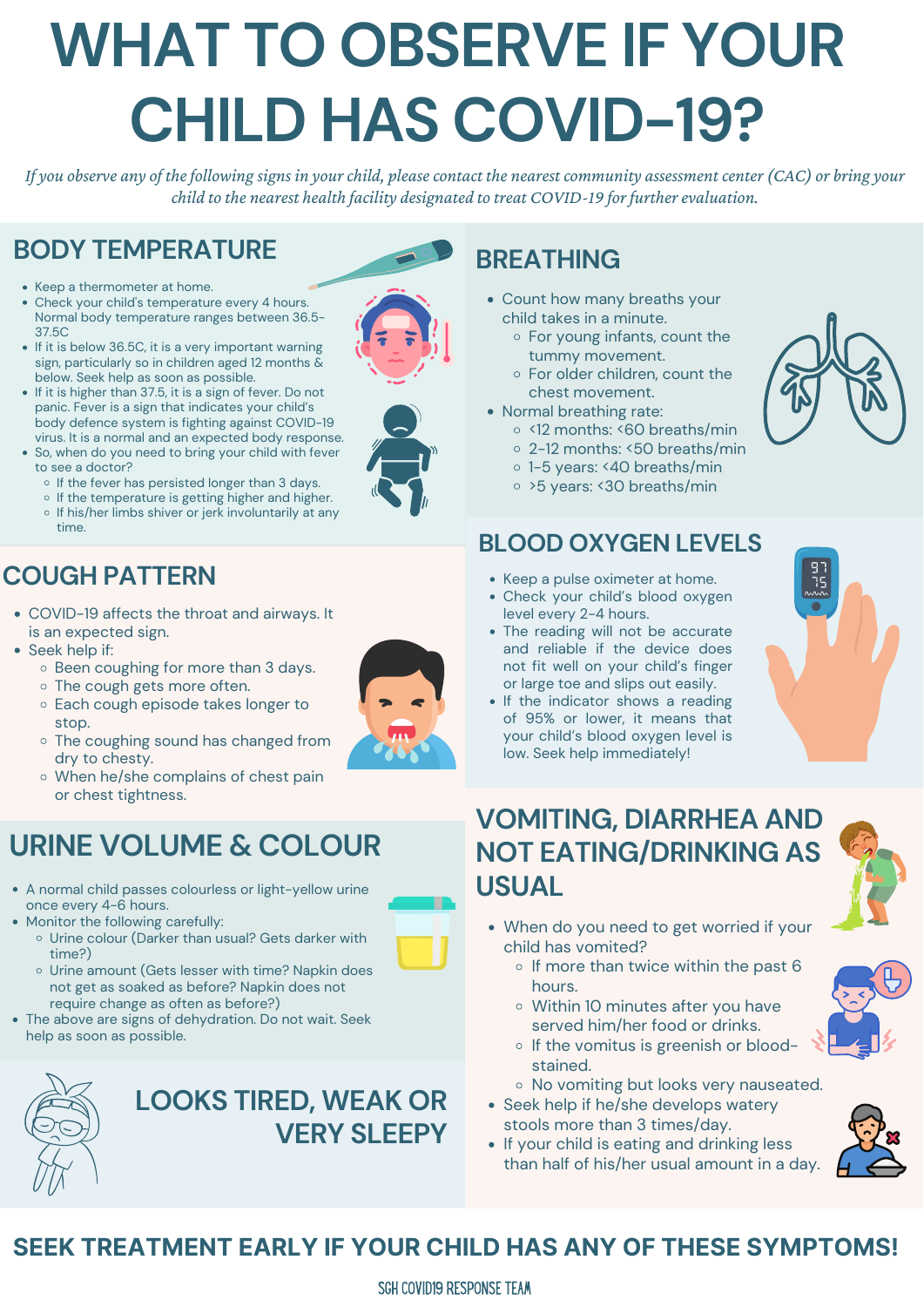### **What should I do if my child is having fever?**

**• Do not panic.** 

- **Most children have a mild illness. However, some children can get pretty sick.**
- **The symptoms that they may get include:**
	- **Fever**
	- **Cough**
	- **Symptoms of a cold such as sore throat, stuffy or runny nose**
	- **Chills**
	- **Body ache**
	- **Headache**
	- **Loss of taste &/or smell**
	- **Nausea or vomiting**
	- **Diarrhoea**
	- **Tiredness**
- **Most of these symptoms should resolve after 3 days although in some cases they may linger for up to a week.**
- **If these symptoms seem to get worse (refer to the warning signs), please get medical attention.**

**Fever is a sign that indicates your child's body defence system is fighting against COVID-19 virus. It is a normal and**







- **an expected body response.**
- **Make sure your child is resting and drinking more fluids**
- **You may give paracetamol to reduce the body temperature if the fever makes him/her feel rather uncomfortable. Otherwise, it is not necessary to give paracetamol round the clock as long as he or she appears fine and comfortable.** 
	- **Use the paracetamol sparingly. It is not without side effects!**
	- **Follow the label directions or instruction from a healthcare professional.**
	- **Refer to the paracetamol dosing guide (see below).**
	- **Do not give a new dose any earlier than 4 hours after the previous one, and never more than 4 times in every 24 hours.**
- **Sponging is not recommended. It is ineffective and may make your child shiver instead.**
- **Anti-inflammation medication such as aspirin, ibuprofen (e.g. Brufen/Nurogen) or diclofenac (e.g. voltaren) is not recommended in young children.**

- e enner oral renyaration sait solution or nce/pornage water<br>\*Rice/porridge water is made by boiling 3 cups of water for every one cup of rice for at least **10-15 minutes. Strain out the water and let it cool before giving it to your child. Add some salt to taste (optional).**
- **If your child still refuses to drink, keep vomiting everything that you have given, or has not passed urine in the last 6 hours, please seek medical help**

# **What should I do if my child is having diarrhoea or vomiting?**

- **Help your child to drink more fluids**
	- **Give fluids in smaller amounts but more frequently.**
	- **If your child has vomiting symptom, give fluid in small sips with a tablespoon or syringe.**
	- **Do not try giving a large amount at a go; it will likely cause more vomiting.**
	- **Give either oral rehydration salt solution or rice/porridge water\***



### **What may happen to my child now that he/she has Covid-19?**

# HOW TO CARE FOR THE CHILD THAT HAS COVID-19?

*Your child has been infected with Covid-19 and you are caring for him/her at home. You may find this information useful...*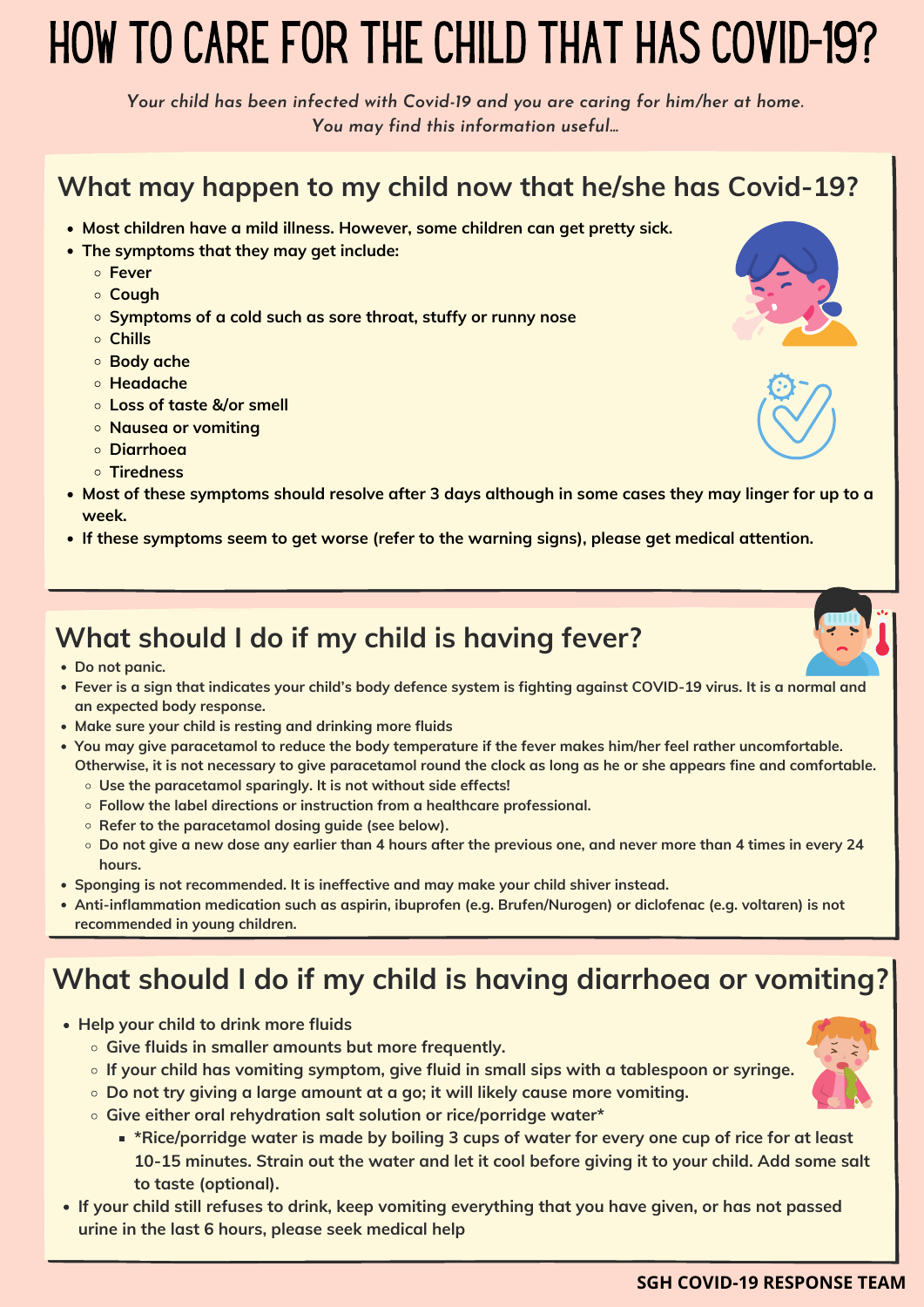- **DON'T PANIC!**
- **Make sure your child is lying down at a safe location such as on the bed, sofa or even the floor.**
- **Put your child in a lateral (lying sideway) position**
- **Make sure the mouth and nose is not obstructed so they can breathe easily**
- **DO NOT PUT ANYTHING IN THE MOUTH (even if they are clenching their teeth)**
- **Loosen their clothing**
- **If the seizure has not stopped after 5 minutes, CALL 999**

- **Delta variant is airborne and highly contagious. When a person in a family has been infected, the chance for the members living in the same household to have COVID19 can be as high as 80-100%. When infected by the Delta variant virus, unvaccinated individuals can release the COVID19 virus through their breaths for at least 21 days.**
- **You must isolate yourself from other family members who do not live together with you, friends, and colleagues for at least 21 days.**
- **Use a delivery service for groceries and food. You may ask friends or family members to help too. Have them leave the supplies outside to avoid direct human contact.**
- **Do not leave your house. Do not allow anyone to visit you during the isolation period.**



- **Appoint one healthy family member to care for your sick child full time. Avoid having too many or changing carers too often.**
- **Keep your whole house, particularly the room he/she uses, well-ventilated. Open the doors and windows, switch on ceiling fans and turn off air-conditioners. If you use a standing fan, direct the fan blowing out of the window or door, and not at anyone.**
- **Segregate him/her from other uninfected siblings and adults.**
- **Keep him/her isolated in a designated room with an attached bathroom, where possible.**
- 
- **Everyone in the house must always put on a mask and wash their hands often. Have your child wear a facemask or cloth face covering that covers his/her nose and mouth whenever there is someone, including you, around.**
- **Clean commonly touched objects including door handles, toilets and faucets, and electronic devices (phones, computers). Use a regular household cleaner or make your own disinfectant (Mix 1 part bleach to 9 parts water). Bathrooms should be cleaned frequently. Cover the toilet bowl with its lid before flushing to prevent the spread of the virus.**
- **Do not share household items with anyone with suspected or confirmed COVID-19. All used household items, such as**  $\bullet$ **bedding and towels, should be cleaned thoroughly after use.**

# **My child is having a seizure! What should I do?**

# **What should I do at home, to protect my other family members?**

#### **SGH COVID-19 RESPONSE TEAM**

### **How long do we need to stay at home and away from others?**

# HOW TO CARE FOR THE CHILD THAT HAS COVID-19?

*Your child has been infected with Covid-19 and you are caring for him/her at home. You may find this information useful...*